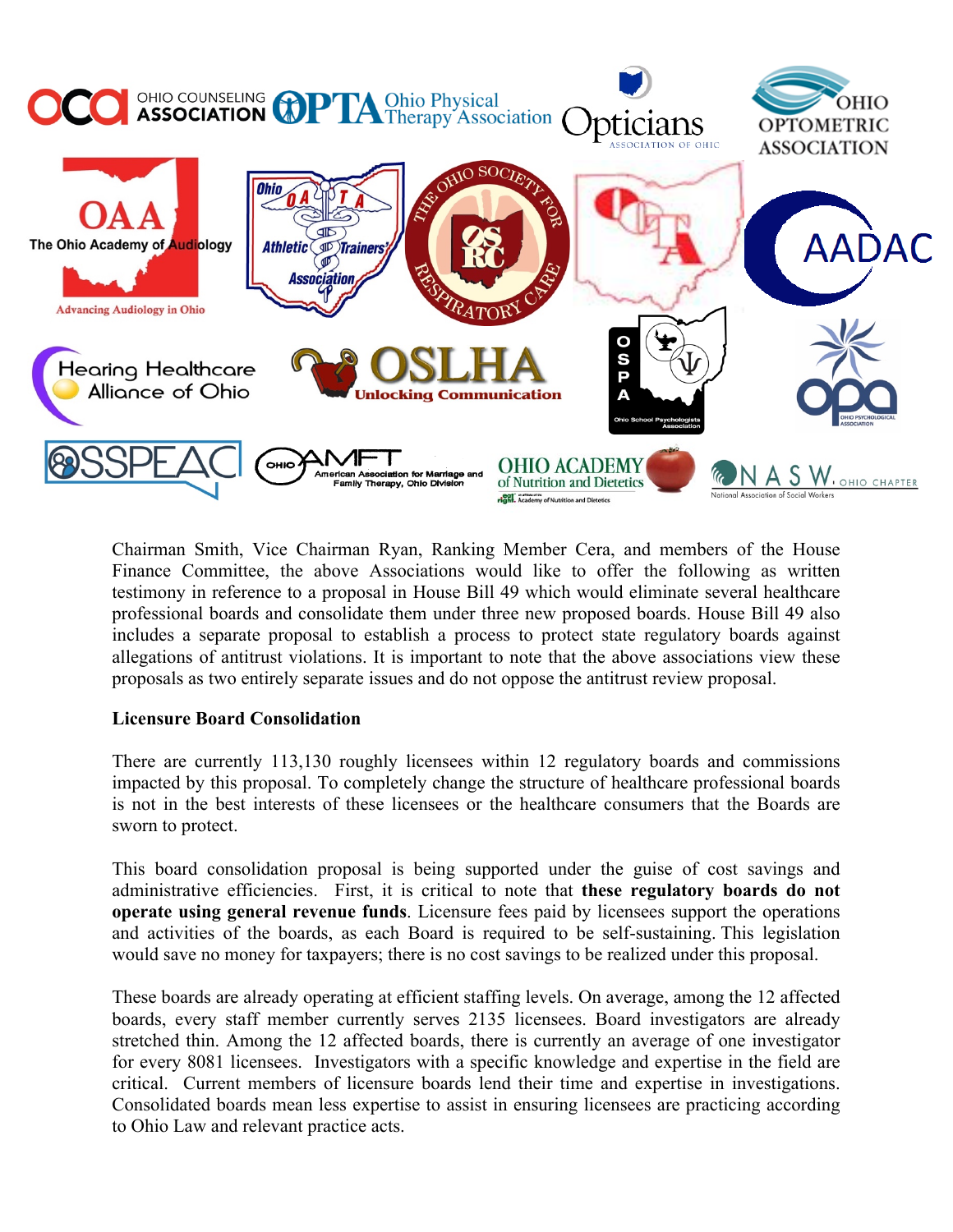The consolidation plan severely undermines the boards' core duty to protect and enhance the health, safety, and general welfare of the public. By allowing individuals with no training or education in a certain field to determine the education, oversight, and discipline of that field, practice standards in these fields could become unacceptable and therefore jeopardize consumer safety. Currently, boards in Ohio are structured in a manner that ensures integrity of the healthcare professionals they regulate. **To our knowledge, there has not been a demonstrated need for change to a structure that is currently working as intended.**

In addition to a less effective and slower disciplinary process, consolidated boards will also slow down the licensure process for new graduates and transfers into Ohio. We cannot afford to create any barriers to getting qualified practitioners licensed in Ohio, as we currently have a serious workforce shortage in many of these healthcare disciplines. This is especially true as it relates to those working within the behavioral health fields, where we need every available practitioner to help combat the opiate epidemic.

Other states with consolidated licensure boards have experienced significant problems. For example, Oregon and Colorado consolidated licensure boards only to later return to independent boards because of problems with lower levels of service being provided to consumers under the Centralized Regulatory Agency. Licensees in Florida, South Carolina, and Illinois have voiced countless problems with efficient administration under the consolidated boards. In addition, it is important to note that many other states – California, Maryland, Minnesota, Pennsylvania, Utah and Rhode Island – have considered consolidated board structures, only to ultimately decide not to proceed with consolidation.

The associations listed do not believe a compelling rationale exists to consolidate licensing boards and that the current proposal is unnecessary. Our respective licensing boards function properly, adequately protect the public, and operate at or under budget annually. These regulatory bodies should be showcased as an effective and efficient arm of state government, rather than being targeted for elimination. Additionally, if adopted, consolidation potentially weakens the state's ability to protect the public by establishing boards which lack the expertise to oversee the professions they are charged with regulating.

## **Antitrust Review**

The proposals for board consolidation and the antitrust review process contained in HB 49 are separate issues. The oft-cited US Supreme Court ruling in *North Carolina Board of Dental Examiners v. FTC* does not trigger the need for licensing board consolidation or restructuring, and any claims otherwise are not accurate.

At no point does the Court suggest that states consolidate or reconfigure licensing board composition to remove a majority of active marketplace participants. In fact, shortly after the decision, the Federal Trade Commission (FTC) issued guidance on the case for states. Part of that guidance warns that even those regulatory boards that do not have a majority of active market participants could still be subject to claims of anti-competitive behavior and be required to have "active supervision" from the state in order to receive protection. This is due to the presumption that board members who are not market participants in the area being regulated would defer to the expertise of the active market participant board members on complex issues.

The provisions of HB 49, which provide DAS oversight of certain decisions of the medical regulatory boards, will meet the Court's standard of "active state supervision" by itself and provide protection to all boards, regardless of composition. Furthermore, if proponents of board consolidation truly believed that reconfiguring the composition of the boards was necessary to